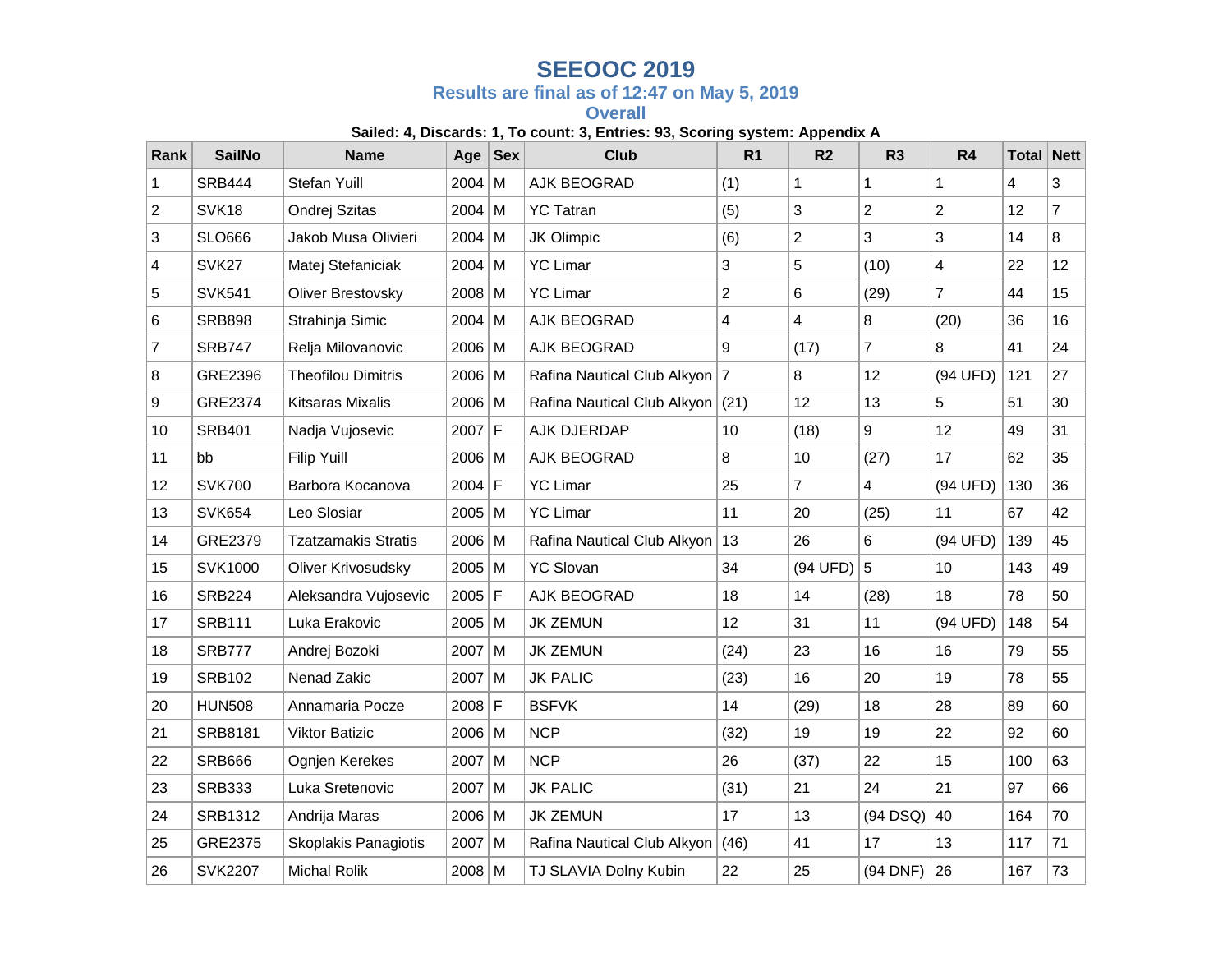| 27 | SVK38          | Sofia Valentinyova    | $2007$ F |   | <b>YC Limar</b>                | 39         | 15       | 23                | (94 DSQ)      | 171 | 77  |
|----|----------------|-----------------------|----------|---|--------------------------------|------------|----------|-------------------|---------------|-----|-----|
| 28 | MNE70          | Romina Rackovic       | $2006$ F |   | JK Lahor                       | 19         | 36       | (40)              | 23            | 118 | 78  |
| 29 | <b>HUN502</b>  | Gergo Czibor          | $2008$ M |   | <b>BSFVK</b>                   | 38         | (45)     | 31                | 14            | 128 | 83  |
| 30 | GRE2378        | <b>Pelekis Marios</b> | $2006$ M |   | Rafina Nautical Club Alkyon    | $(94$ DSQ) | 60       | 15                | 9             | 178 | 84  |
| 31 | <b>HUN1811</b> | Roland Kovac          | $2006$ M |   | <b>JK PALIC</b>                | (35)       | 30       | 32                | 25            | 122 | 87  |
| 32 | SVK13142       | Viktor Mika           | $2006$ M |   | <b>YC Limar</b>                | (43)       | 24       | 35                | 31            | 133 | 90  |
| 33 | MNE84          | Andrej Drakulovic     | $2007$ M |   | JK Lahor                       | 28         | 32       | (45)              | 32            | 137 | 92  |
| 34 | <b>SLO669</b>  | Lara Bozic            | 2007     | F | JK Olimpic                     | (45)       | 44       | 21                | 33            | 143 | 98  |
| 35 | <b>SRB981</b>  | Nina Strahinja        | $2008$ F |   | <b>JK Lahor</b>                | 30         | (46)     | 26                | 42            | 144 | 98  |
| 36 | <b>SVK533</b>  | Ladislav Stolarik     | 2006 M   |   | <b>YC Dynamo Energia</b>       | (67)       | 22       | 36                | 41            | 166 | 99  |
| 37 | <b>HUN515</b>  | Gabor Borbiro         | $2008$ M |   | <b>BSFVK</b>                   | 36         | 35       | 30                | (47)          | 148 | 101 |
| 38 | <b>SVK111</b>  | Alex Brestovsky       | $2008$ M |   | <b>YC Limar</b>                | 41         | 34       | (94 DNF)          | 27            | 196 | 102 |
| 39 | <b>ITA7810</b> | Tamara Jepuranovic    | $2005$ F |   | <b>NCP</b>                     | (53)       | 39       | 37                | 30            | 159 | 106 |
| 40 | <b>SRB896</b>  | Aleksa Sretenovic     | $2006$ M |   | <b>JK PALIC</b>                | 33         | 38       | (48)              | 35            | 154 | 106 |
| 41 | <b>SVK331</b>  | Sara Hruskova         | $2004$ F |   | <b>YC Slovan</b>               | (16)       | 9        | <b>94 DNE</b>     | 6             | 125 | 109 |
| 42 | <b>GRE239</b>  | Pigis Konstantinos    | $2008$ M |   | Rafina Nautical Club Alkyon    | (52)       | 43       | 34                | 34            | 163 | 111 |
| 43 | <b>SVK905</b>  | Valeria Kocanova      | $2007$ F |   | <b>YC Limar</b>                | 15         | (94 UFD) | 14                | 94 UFD        | 217 | 123 |
| 44 | <b>SRB144</b>  | Miroslava Myagkikh    | $2005$ F |   | AJK DJERDAP                    | (50)       | 42       | 44                | 38            | 174 | 124 |
| 45 | <b>SVK59</b>   | Jakub Prisylka        | $2005$ M |   | <b>YC Tatran</b>               | 27         | 11       | (94 DNF)          | <b>94 DNF</b> | 226 | 132 |
| 46 | <b>SRB415</b>  | Rsum Marinkovic       | 2007     | M | <b>NCP</b>                     | (59)       | 51       | 38                | 43            | 191 | 132 |
| 47 | <b>SRB1171</b> | Veljko Ljubojevic     | 2006 M   |   | <b>NCP</b>                     | (55)       | 48       | 39                | 45            | 187 | 132 |
| 48 | <b>SRB1111</b> | Gala Vukovic          | $2007$ F |   | <b>NCP</b>                     | (60)       | 55       | 41                | 37            | 193 | 133 |
| 49 | <b>SVK517</b>  | Tamara Brestovska     | $2010$ F |   | <b>YC Limar</b>                | (56)       | 52       | 47                | 39            | 194 | 138 |
| 50 | <b>SRB901</b>  | Sven Skenderovic      | $2007$ M |   | <b>JK PALIC</b>                | 47         | (57)     | 43                | 48            | 195 | 138 |
| 51 | <b>GRE2377</b> | Rapti Lydia           | $2009$ F |   | Rafina Nautical Club Alkyon 48 |            | (94 UFD) | 46                | 46            | 234 | 140 |
| 52 | SRB414         | Luka Vukasinovic      | $2005$ M |   | <b>NCP</b>                     | 20         | 27       | (94 DNF)   94 DNS |               | 235 | 141 |
| 53 | SRB12          | Bertalan Molnar       | $2009$ M |   | <b>JK PALIC</b>                | 51         | (59)     | 42                | 49            | 201 | 142 |
| 54 | <b>ROU1955</b> | Clara Osorio          | $2007$ F |   | AJK BEOGRAD                    | 57         | 47       | (94 DNF)          | 44            | 242 | 148 |
| 55 | <b>SVK919</b>  | Kristina Kanukova     | $2009$ F |   | Yacht & Golf club              | 29         | 28       | (94 DNF)          | <b>94 DNF</b> | 245 | 151 |
| 56 | <b>HUN512</b>  | Emese Negro           | $2006$ F |   | <b>BSFVK</b>                   | 42         | (94 DNF) | <b>94 DNF</b>     | 24            | 254 | 160 |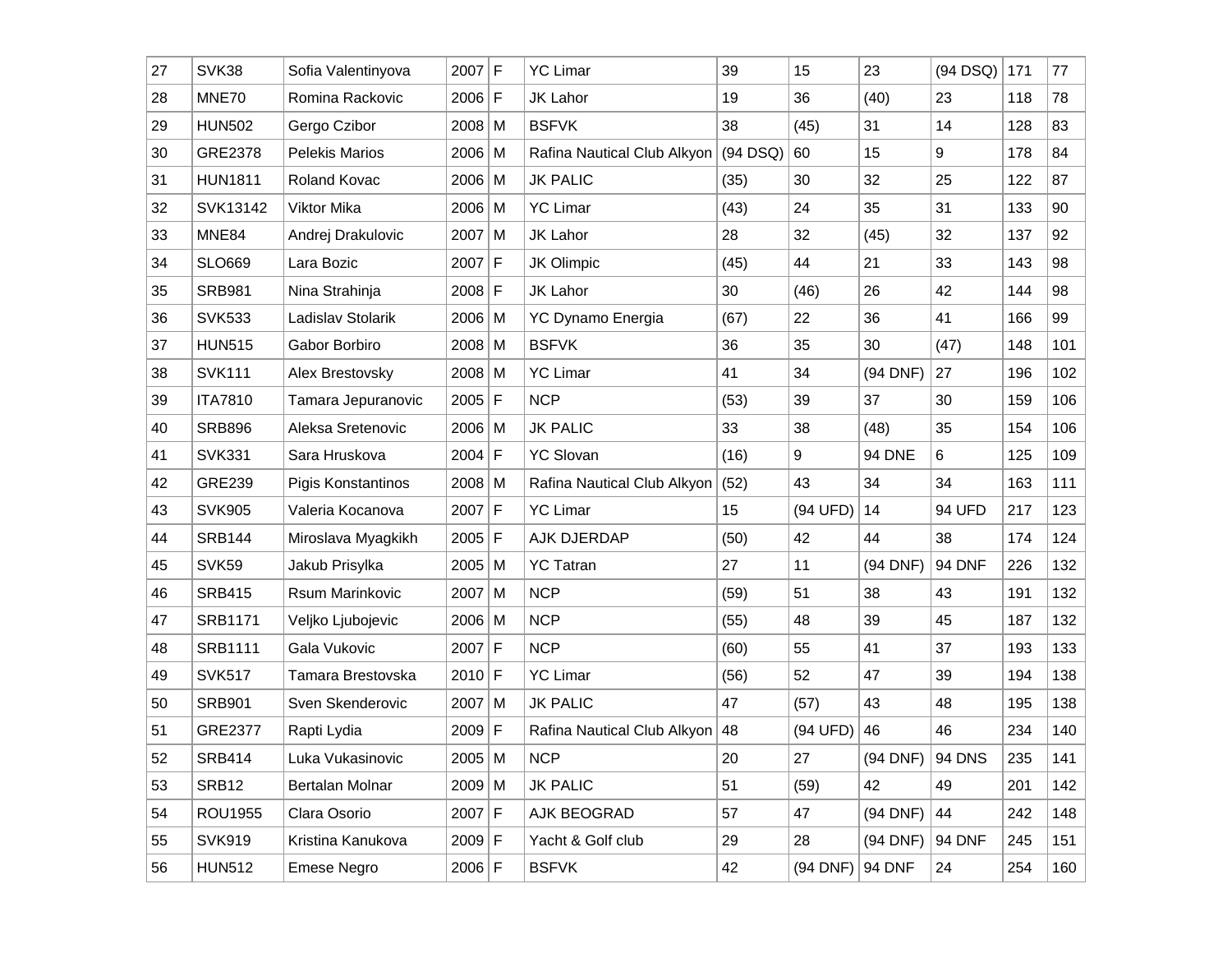| 57 | <b>HUN513</b>     | Boglarka Katai        | $2007$ F |             | <b>BSFVK</b>                | $(94$ DSQ)                | <b>94 DNF</b> | 33            | 36            | 257 | 163 |
|----|-------------------|-----------------------|----------|-------------|-----------------------------|---------------------------|---------------|---------------|---------------|-----|-----|
| 58 | <b>SRB421</b>     | Angelina Saracevic    | $2005$ F |             | <b>JK ZEMUN</b>             | 37                        | 33            | $(94$ OCS)    | <b>94 DNF</b> | 258 | 164 |
| 59 | <b>HUN504</b>     | Dorka Solymos         | $2006$ F |             | <b>BSFVK</b>                | 40                        | 40            | (94 DNF)      | <b>94 DNS</b> | 268 | 174 |
| 60 | SVK83             | Nina Prokopcova       | $2005$ F |             | <b>YC Tatran</b>            | 64                        | (94 DNF)      | <b>94 DNS</b> | 29            | 281 | 187 |
| 61 | <b>SVK275</b>     | Livia Holesova        | $2009$ F |             | Yacht & Golf club           | 44                        | 53            | (94 DNF)      | 94 DNF        | 285 | 191 |
| 62 | SRB7              | Mina Zei              | 2007 F   |             | AJK BEOGRAD                 | (94 DNF)                  | 58            | 94 DNF        | 50            | 296 | 202 |
| 63 | MNE81             | Vanja Strahinja       | $2010$ F |             | JK Lahor                    | 58                        | 50            | (94 DNF)      | <b>94 DNS</b> | 296 | 202 |
| 64 | <b>SRB209</b>     | Pavle Dabic           | $2006$ M |             | <b>NCP</b>                  | 61                        | 54            | (94 UFD)      | 94 DNF        | 303 | 209 |
| 65 | <b>SRB448</b>     | Naum Jokic            | $2006$ M |             | <b>JK Gemax</b>             | 63                        | 61            | (94 DNF)      | <b>94 DNS</b> | 312 | 218 |
| 66 | <b>SRB881</b>     | Mate Marton           | $2004$ M |             | <b>JK PALIC</b>             | (94 DNF)                  | 49            | <b>94 DNS</b> | <b>94 DNS</b> | 331 | 237 |
| 67 | SRB <sub>26</sub> | Nadja Mihajlov        | 2006 F   |             | JK Vojvodina                | 49                        | (94 UFD)      | <b>94 DNF</b> | <b>94 DNS</b> | 331 | 237 |
| 68 | <b>HUN1285</b>    | <b>Benedek Marton</b> | $2007$ M |             | <b>JK PALIC</b>             | 54                        | $(94$ DNF)    | <b>94 DNS</b> | <b>94 DNS</b> | 336 | 242 |
| 69 | <b>SVK500</b>     | Barbora Bartanusova   | $2004$ M |             | <b>YC Limar</b>             | (94 UFD)                  | 56            | 94 DNF        | 94 DNF        | 338 | 244 |
| 70 | <b>SRB110</b>     | Isidora Kovacevic     | $2008$ F |             | AJK DJERDAP                 | $(94$ DNF)                | 62            | 94 DNF        | <b>94 DNS</b> | 344 | 250 |
| 71 | GRE2376           | Peleki Dimitra        | $2008$ F |             | Rafina Nautical Club Alkyon | 62                        | (94 DNF)      | <b>94 DNS</b> | <b>94 DNS</b> | 344 | 250 |
| 72 | <b>SRB381</b>     | Minja Mihajlov        | $2005$ F |             | JK Vojvodina                | 65                        | (94 DNF)      | <b>94 DNS</b> | <b>94 DNS</b> | 347 | 253 |
| 73 | SRB4              | Marko Ivanovic        | $2007$ M |             | JK Vojvodina                | 66                        | (94 UFD)      | <b>94 DNF</b> | <b>94 DNS</b> | 348 | 254 |
| 74 | <b>SVK580</b>     | Terezka Bartanusova   | 2007     | $\mathsf F$ | <b>YC Limar</b>             | 68                        | (94 DNF)      | <b>94 DNS</b> | <b>94 DNS</b> | 350 | 256 |
| 75 | SRB98             | Vanja Maras           | $2009$ M |             | <b>JK ZEMUN</b>             | (94 DNF)                  | <b>94 DNS</b> | <b>94 DNS</b> | <b>94 DNS</b> | 376 | 282 |
| 75 | <b>SRB7634</b>    | Ana Vrebalov          | $2008$ F |             | <b>JK ZEMUN</b>             | (94 DNF)                  | <b>94 DNS</b> | <b>94 DNS</b> | <b>94 DNS</b> | 376 | 282 |
| 75 | <b>SVK82</b>      | Adela Prokopcova      | $2009$ F |             | <b>YC Tatran</b>            | $(94$ DNS)                | <b>94 DNS</b> | <b>94 DNS</b> | <b>94 DNS</b> | 376 | 282 |
| 75 | <b>SLO531</b>     | <b>Tamas Arnold</b>   | $2009$ M |             | <b>JK PALIC</b>             | (94 DNF)                  | <b>94 DNS</b> | <b>94 DNS</b> | <b>94 DNS</b> | 376 | 282 |
| 75 | <b>SCG106</b>     | Nadezda Ondrik        | 2007     | $\mathsf F$ | <b>JK ZEMUN</b>             | (94 DNF)                  | <b>94 DNS</b> | <b>94 DNS</b> | <b>94 DNS</b> | 376 | 282 |
| 75 | SRB13 RED         | Vlada Vrebalov        | $2009$ M |             | <b>JK ZEMUN</b>             | (94 DNF)                  | <b>94 DNS</b> | <b>94 DNS</b> | <b>94 DNS</b> | 376 | 282 |
| 75 | SVK11             | Vanda Brachtlova      | 2011     | F           | <b>YC Slovan</b>            | (94 DNF)                  | <b>94 DNS</b> | <b>94 DNS</b> | <b>94 DNS</b> | 376 | 282 |
| 75 | <b>SRB549</b>     | Goran Stakic          | $2005$ M |             | AJK DJERDAP                 | $(94$ DNF) $\vert$ 94 DNS |               | <b>94 DNS</b> | <b>94 DNS</b> | 376 | 282 |
| 75 | SRB88             | Luka Milovan          | $2008$ M |             | JK Vojvodina                | (94 DNF)                  | <b>94 DNS</b> | 94 DNF        | 94 DNF        | 376 | 282 |
| 75 | <b>SRB784</b>     | Danilo Ljeskovac      | $2011$ M |             | JK Vojvodina                | (94 DNF)                  | <b>94 DNS</b> | <b>94 DNS</b> | <b>94 DNS</b> | 376 | 282 |
| 75 | <b>SRB201</b>     | Marko Radosavljevic   | $2008$ M |             | AJK BEOGRAD                 | (94 DNS)   94 DNS         |               | <b>94 DNS</b> | <b>94 DNS</b> | 376 | 282 |
| 75 | SRB3939           | Petra Buljovcic       | $2004$ F |             | <b>JK REFUL</b>             | $(94$ DNS) $\vert$ 94 DNS |               | <b>94 DNS</b> | <b>94 DNS</b> | 376 | 282 |